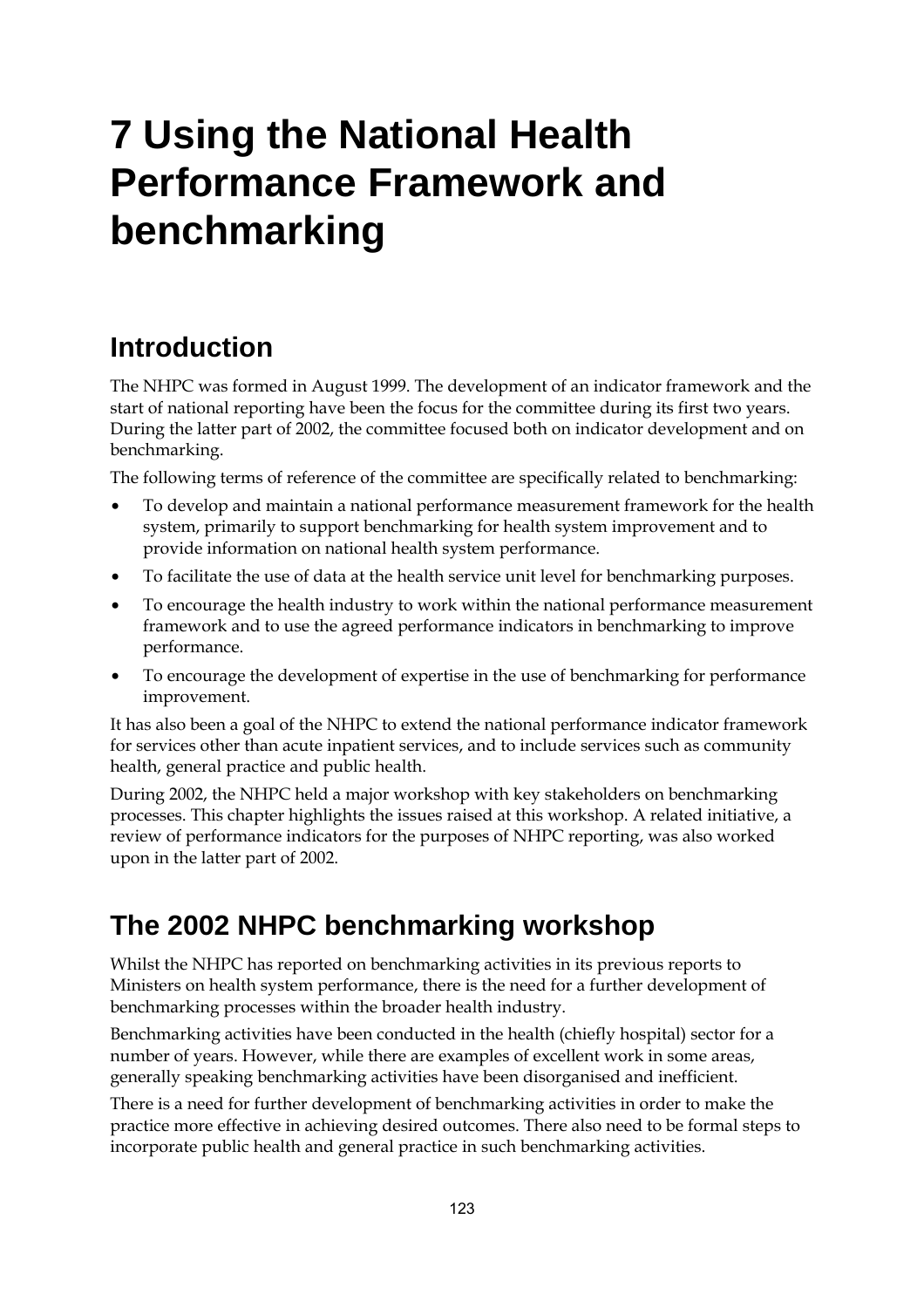During the latter part of 2002, the NHPC convened a major workshop with other interested parties to discuss the characteristics of effective benchmarking, the factors that give rise to good benchmarking practices and the barriers to effective benchmarking. The output was a report entitled *Benchmarking to Improve Health Performance* (See

http://www.health.nsw.gov.au/pubs/index.html) endorsed by AHMAC, to set up the NHPC's workplan in relation to benchmarking over the next few years.

#### **Issues discussed at the workshop**

The workshop brought together a wide range of people from across the health sector. These included clinicians, managers, consumers, policy makers and researchers, who provided perspectives from Australian, state and territory governments, hospitals, general practice, community health, allied health and Aboriginal and Torres Strait Islander health services.

The NHPC's vision is for benchmarking of performance across the Australian health system so that:

- all stakeholders would have more useful information on the performance of the health system;
- decision making would be better informed at all levels;
- public accountability and transparency would be enhanced;
- benchmarking would be extended to all sectors of the health system; and
- benchmarking to improve performance would become routine, standardised and collaborative.

It is important to note that participants at the workshop acknowledged that it was important to address the ambiguities and connotations of the terminology used, particularly the term 'benchmarking' itself. It was felt that this term was used imprecisely to mean either the process of measurement and comparison only, or the use of measurement and comparison in order to make improvements. Confusion about the meaning of benchmarking contributed to frustration with the constant collection of data without any apparent outcome. The group also felt that benchmarking had negative connotations of judgement and punishment. It was suggested that a new term be coined to reflect the following core values:

- reflective practice
- transparency and openness
- trust and respect
- collaboration and collegiality
- respect for the rights of individuals.

However, as yet no term has been coined by the NHPC to replace the word 'benchmarking' which would encapsulate the notions of data comparison and action to improve outcomes while at the same time being free from negative connotations. In the absence of an alternative term, therefore, the NHPC feels it important to focus on the values implicit in the term.

#### **Principles of benchmarking**

The workshop agreed on a number of principles, that should underpin the benchmarking process, which embrace the values mentioned above.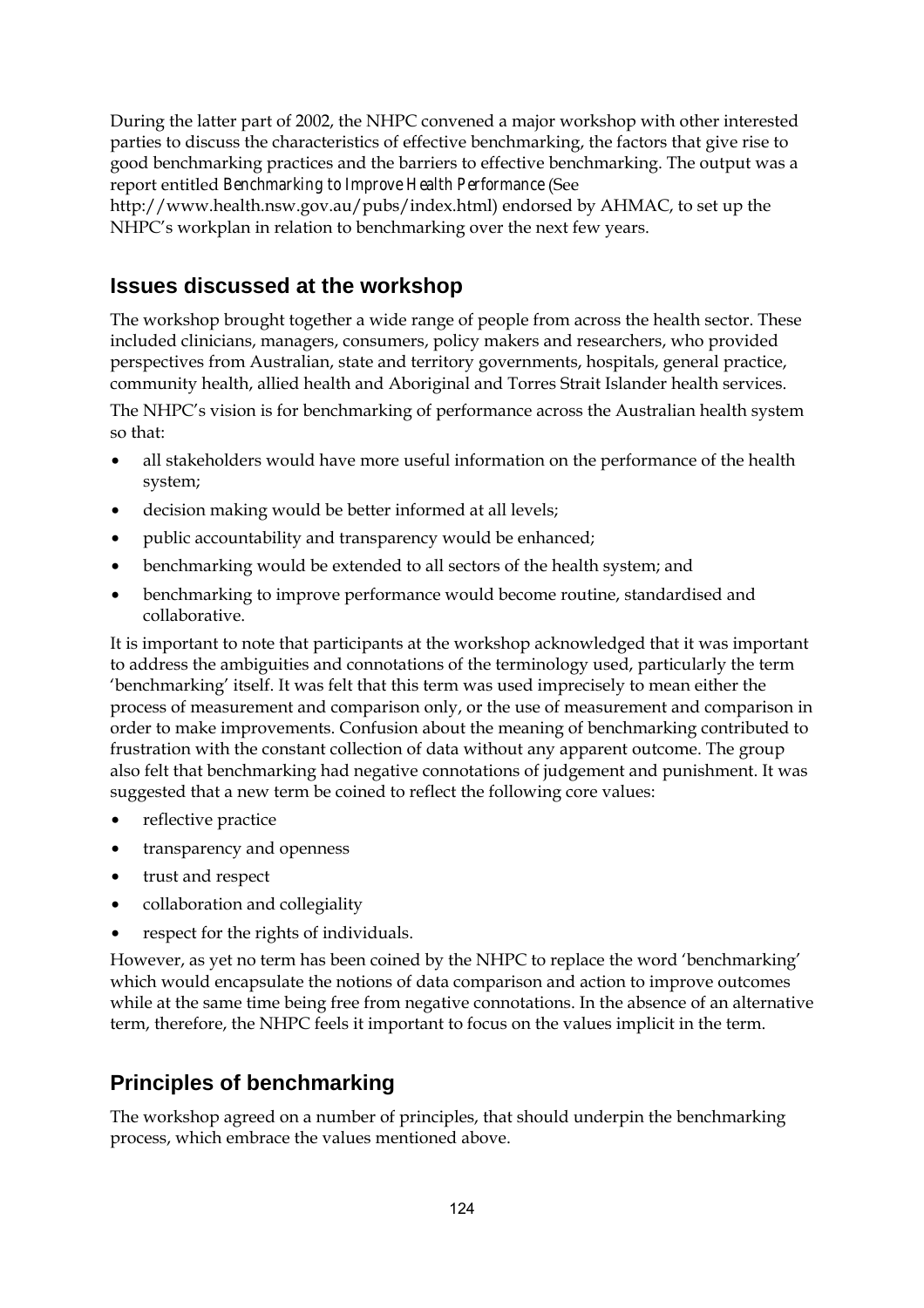- The fundamental outcome of benchmarking is improvements in outcomes for patients and consumers.
- Benchmarking exists to support continuous improvement in performance and outcomes.
- Priority is based on potential for improvement.
- Indicators should be methodologically defensible and linked to action.
- Benchmarking should be as simple as possible.
- Effective benchmarking requires appropriate incentives and the removal of disincentives.

### **Outcomes of the NHPC workshop**

Consumers were strongly represented at the workshop. Consumer engagement was seen as vital in the process of developing benchmarking approaches. Given that the fundamental purpose of benchmarking is to improve outcomes for consumers, strategies are needed to enlist consumers as partners in the process of defining and measuring outcomes and proposing strategies for action. The workshop recommended that a consumer representative be included on the NHPC, and that the NHPC encourage representation of consumers on formal bodies at the local level.

Furthermore, the question was raised as to whether the introduction of benchmarking practices can actually lead to health system improvement at the health service unit level, and whether there was any evidence to support this. Participants at the workshop outlined specific examples of benchmarking practice that showed improvements in process and outcome indicators as a result of interventions. However, a literature search indicated that this topic has not been the subject of vigorous scientific examination. It would be advantageous to draw on local Australian experiences that have been shown to work.

The workshop recommended that the NHPC, in conjunction with major benchmarking bodies, commission a piece of work to determine:

- the conditions under which the introduction of benchmarking practices can lead to health system improvement at the health service unit level, within the hospital care setting;
- the conditions under which the introduction of benchmarking practices can lead to health system improvement in the areas of public health and general practice, where the health outcome is determined mainly by health-related interventions; and
- the conditions under which managerial, organisational and motivational factors make the practices outlined above more effective.

The workshop supported the continuing use of the national health performance framework. While the framework has been developed with the intention of structuring reports to Australian Health Ministers on the performance of the health system, it could also provide a useful template for structuring data for a variety of performance reporting and benchmarking activities.

An advantage of the framework is that it directs attention to a broad and balanced range of performance dimensions, even though these dimensions may not always be applicable to specific performance measurement efforts. The proposed criteria for selecting indicators for the framework also provide a useful check list for ensuring that performance measures that